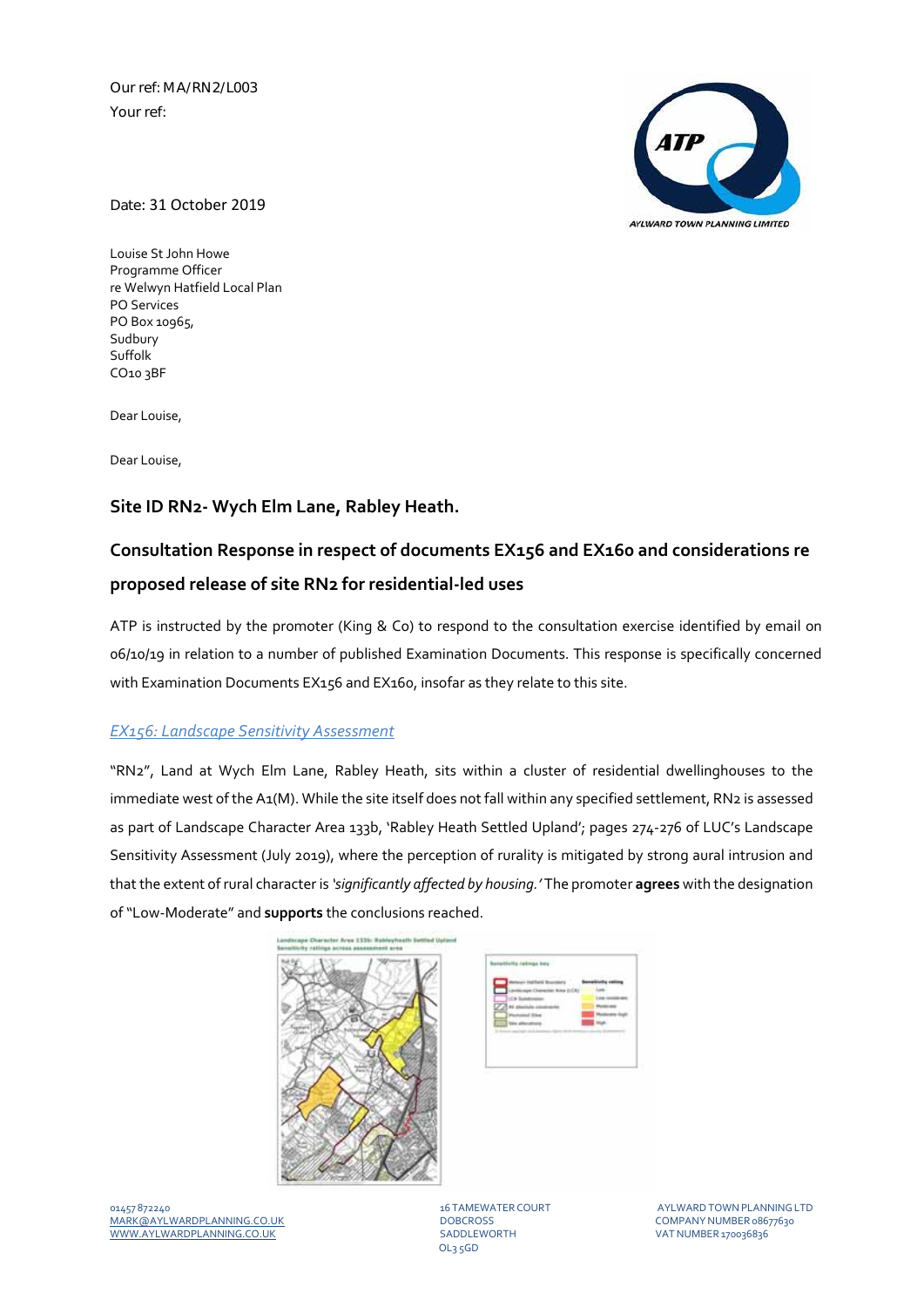As an aside, we recognise that the Assessment identifies mitigating measures to dampen the *effects* of these 'intrusions', such as the maintenance and strengthening of boundary woodland and hedgerows. The promoter fully supports these proposals and has in prior representations suggested that acoustic buffers will complement the organic screening fostered by a significant change in levels between the A1(M) and the adjacent plain RN2. We agree that such features would not impede the allocation of land as proposed at site RN2.



*Views of the site adjacent to the A1(M)*